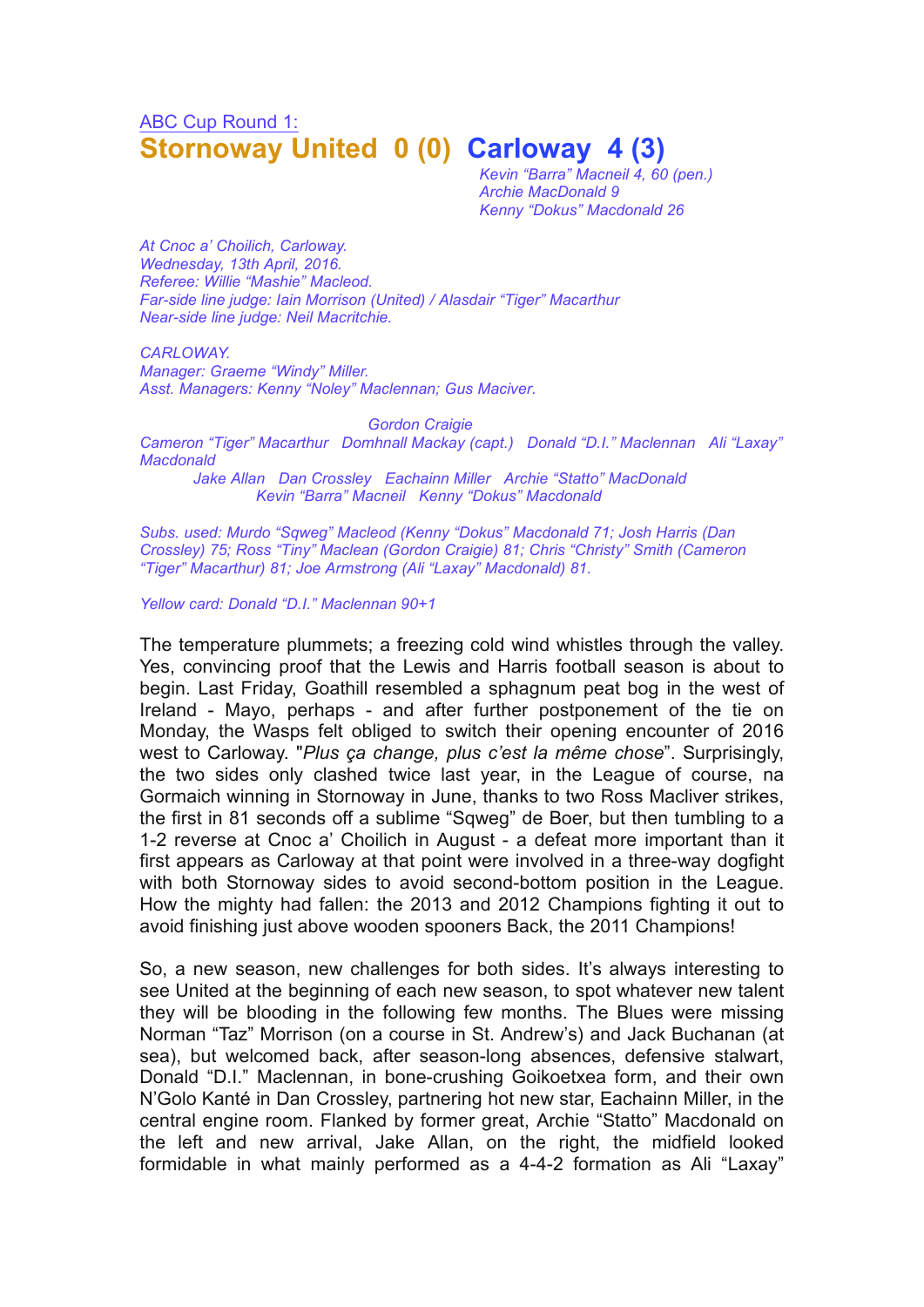Macdonald slipped back behind "Uibhisteach"; at other points, a loose 3-5-1- 1.

United kicked off with the advantage, if it could be called that, of a powerful easterly behind them, though with the low evening sun in their eyes. However, they were not allowed any time to settle as Carloway hit the ground running, seizing an immediate initiative in the centre as Miller, Crossley, and the frequently retreating "Dokus" combined well to supply Allan and "Statto" right and left to spread Macmillan and co. It bore early results. A scramble in the centre circle saw Miller win the ball, find Crossley, who then supplied "Dokus" moving rightwards into the Wasps' half. He checked, reversed left, then sent the sweetest of diagonals left through the line. "Statto" was on to it in a flash, drew the back, then swept past him towards the bye-line, before whipping across a wicked, low cross, ten metres from the line. The arriving "Barra" had the easiest of tasks by the far post to beat Allan to the ball and steer the ball home past a helpless "Gordie" Mackenzie, deputizing for the suspended Jack Maclennan (**1-0**).

Five minutes passed and a mirror image of the first goal arrived, down the right this time. Crossley tussled with Flower(?) in the centre circle to supply Miller who moved rapidly into the United half, then from 25 metres sent a dream Charlie Gallagher rightwards behind the back for the breaking "Dokus" to race to 10 metres from the line before squaring low across the face of the goal for MacDonald to speed in on the left and convert (**2-0**)

United were struggling to establish a grip in the centre of the field as Crossley and Miller, augmented by "Dokus", fought them off for possession to supply "Barra", Allan, and MacDonald, and this shrank the back line inwards to protect "Gordie", leaving the wings, especially the Carloway right, with open space to exploit. In 15 minutes the ploy worked again, but Allan's cross was too difficult for MacDonald to control by the far post. The resultant "Dokus" corner led to a goalmouth melée, the ball being squeezed out to the Blues' left, allowing "Raymondo" to send a perfect Martin Peters left-footer high over the defence, but "Barra's" reverse header crept past Mackenzie's right-hand post.

Suddenly, in 20 minutes, United broke down the right as Macdonald ghosted behind his namesake on to a perfect Macmillan ball but his cross, 18 metres from the line, was too deep and Craigie snuffed out the danger. Three minutes later another opportunity arrived, when "D.I." chopped Kevin Flower down 20 metres from goal in the centre, but Hamish Macdonald's thunderous strike crashed rightwards off the wall. However, just as the Stornoway men appeared to be creating a presence, bad luck descended on them in their own area. A straightforward pass-back in 26 minutes was sliced leftwards by "Gordie" 12 metres from goal, danced in the swirling wind ever so delicately, before dropping neatly to the feet of "Dokus" 20 metres from goal, and he swung backwards and round to lob the simplest of right-footers over the stranded keeper (**3-0**).

The Wasps didn't collapse: the midfield and centre back remained focussed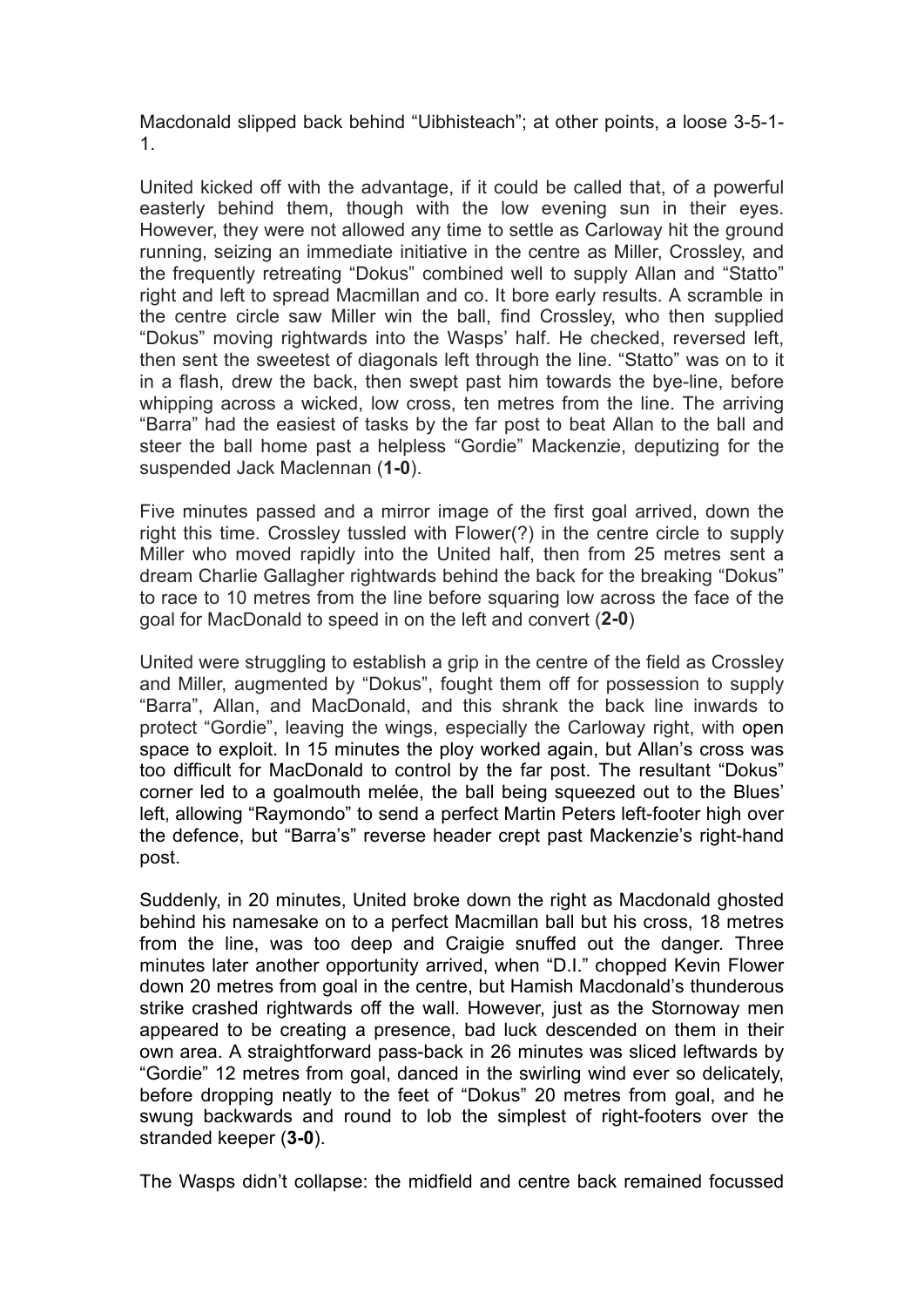and aggressive, but the attack and defensive flanks were negligible. In 31 minutes "Tiger" was sent free on the right and cut the ball back intelligently from 16 metres to Miller in the centre but his low drive was pushed away by "Gordie", low to his left. Eventually, in 35 minutes another chance - or two arrived for United, when "Preston" was upended in the centre, 28 metres from goal. This time Macdonald calibrated the trigger hairs expertly and Craigie had to throw himself sharply to his left to parry the ball away for a corner. The corner led to an almighty scramble on the Carloway 10-metre line in front of Craigie before the ball broke slightly behind an unfortunate striker, forcing him to stretch backwards to connect, but he only managed in scooping the ball a metre over the bar. The half concluded with two further United free-kicks, the first from 22 metres towards their right, but this time Macdonald lifted the ball high and wide of Craigie's left-hand post, then on 42 minutes yet another free-kick from the United right, 20 metres from the line, forced Craigie to rush to fist clear under pressure.

## **Half-time: Stornoway United 0 Carloway 3**

It's difficult to imagine what the best advice would have been to pass on to the boys from the east at half-time. A whirlwind had hit them before they had found their feet, and even though they had managed to steady the ship to a certain degree, in midfield mainly, they had had little presence in the Carloway half, due mainly to the established experience of the Blues' backline, expertly led by Domhnall "Terminator" Mackay. Also, the pace of the Blues' breaks on the flanks had been relatively uncontained, although there had been a marked tightening-up on their left.

No problems for na Gormaich, with no real weaknesses, and each apparently playing to their strengths, although there was an instant threat from a long ball out of central defence, clearing the high Blues' back-line, which forced MacDonald to race back to snuff out the danger on the edge of the box. Immediately the ball was supplied forward left to "Laxay" who set off on a trademark, 35-metre run, half-driving, half-stumbling, into the United box, before squeezing a tricky low shot just past "Gordie's" right-hand post from 16 metres.

Opportunities continued to arrive for Carloway. In 50 minutes Miller released Allan on the right but his whipped low cross, 16 metres from the line, was a metre too far for "Statto" to connect by the far post. A minute later the central United defence got into a fankle 22 metres from goal, allowing Crossley to break forward, but "Gordie" was alive to the threat, and rushed out to boot clear on the edge of the box. Then, on the hour, Crossley and "Dokus" combined with "Barra" to allow Miller to break to the right bye-line. Eight metres from goal, he drove the ball inwards against the covering defender. They both tumbled in the challenge. Miller got up smartly and started to step over the fallen defender to catch the ball rolling inwards, but as the United man got to his feet, he brought Miller down. It was all a bit untidy, but the referee immediately pointed to the spot. All rather weak, on a par with the penalties at Old Trafford, Man. Utd. used to get under Sir Alex, but you don't turn them down. "Barra" made an excellent job of the award, tucking it low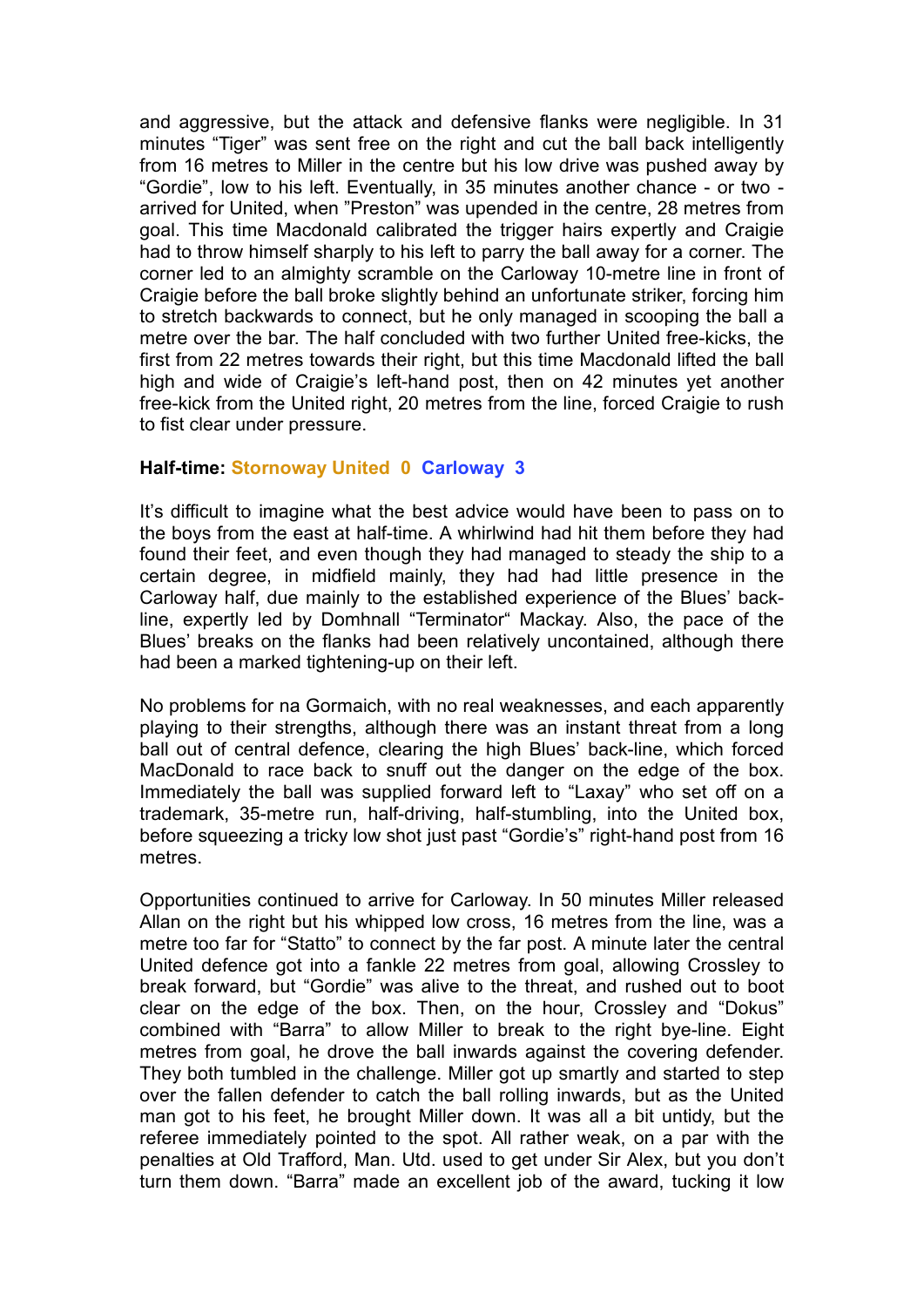into Mackenzie's right-hand corner (**4-0**).

Three minutes later Miller once more broke forward, this time through the centre, then sent a peach of a Jimmy McIlroy between central defender and left-back for Allan to race on to but the advancing goalkeeper managed to put the striker off and the ball ran harmlessly for a goal-kick. In 72 minutes a "Sqweg" free-kick from just inside the United half, to the right, cleared everyone but Allan's stab from 12 metres on the left shot across goal and past "Gordie's" left-hand post. Three minutes later the goalie had to look sharp, down fast to his left, as a "Sqweg" corner from the Carloway right led to a fracas in front of goal, before being whipped back in low from his right by "Laxay".

United were wobbling badly as MacDonald broke a minute later down their left, checked and cut in16 metres from goal, but was blocked in the area. He played the rebound back to "Barra" on the right edge of the box, but he pulled his daisy-cutter past the United right-hand post. In 84 minutes came the final two "moments" of the game, as a sustained Blues' push on their left involving "D.I.", "Laxay", and Crossley, drove them into the box before "Raymondo" slipped the ball inwards towards "Barra", but the striker had over-anticipated, and had to stretch to connect, and somehow lifted the ball over the bar from the 6-metre line. A minute later "Gordie" had to produce another daring stop, 10 metres from goal, at the feet of Harris, sent through on the left by "Sqweg".

## **Full-time: Stornoway United 0 (0) Carloway 4 (3)**

This was a rewarding evening for the Blues: perhaps not inspired, but workmanlike, efficient, with an absence of any obvious glitches. Granted, United didn't really test them. Being 2-down after 9 minutes hardly helped the Wasps to mount a significant challenge, although as the ninety minutes progressed, they did establish a dogged presence moving into the centre of the Carloway half, with imaginative talent obvious in the play of Robinson, especially, and a definite tightening up on the defensive flanks, but na Gormaich's high back-line generally snuffed out danger outside the Blues' area, and "Van Der Sar" only really had two testing moments.

Na Gormaich's midfield were generally untroubled by the unarmed combat that gains central control in modern football, creating plenty of time for themselves to mount imaginative passing movements forward, and ceaselessly exploiting the wings. This was something the United boys did not attempt, their main attacking focus being through the middle, which was unfortunate as it was here that the Carloway defence - with "Tiger", DM, and "D.I." - was strongest.

Overall, the Carloway squad looked ready for the 2016 challenge: a strong bench, despite the absence of "Taz" and "JackFlash"; and the returnees performing without mishap. Dan Crossley combined well with Miller, and demonstrated enough of his old talent to encourage the fans that more was to come; and "D.I." plunged straight back into his customary Trevor Hockey best to ward off any threat, acquiring his customary yellow card in the process.